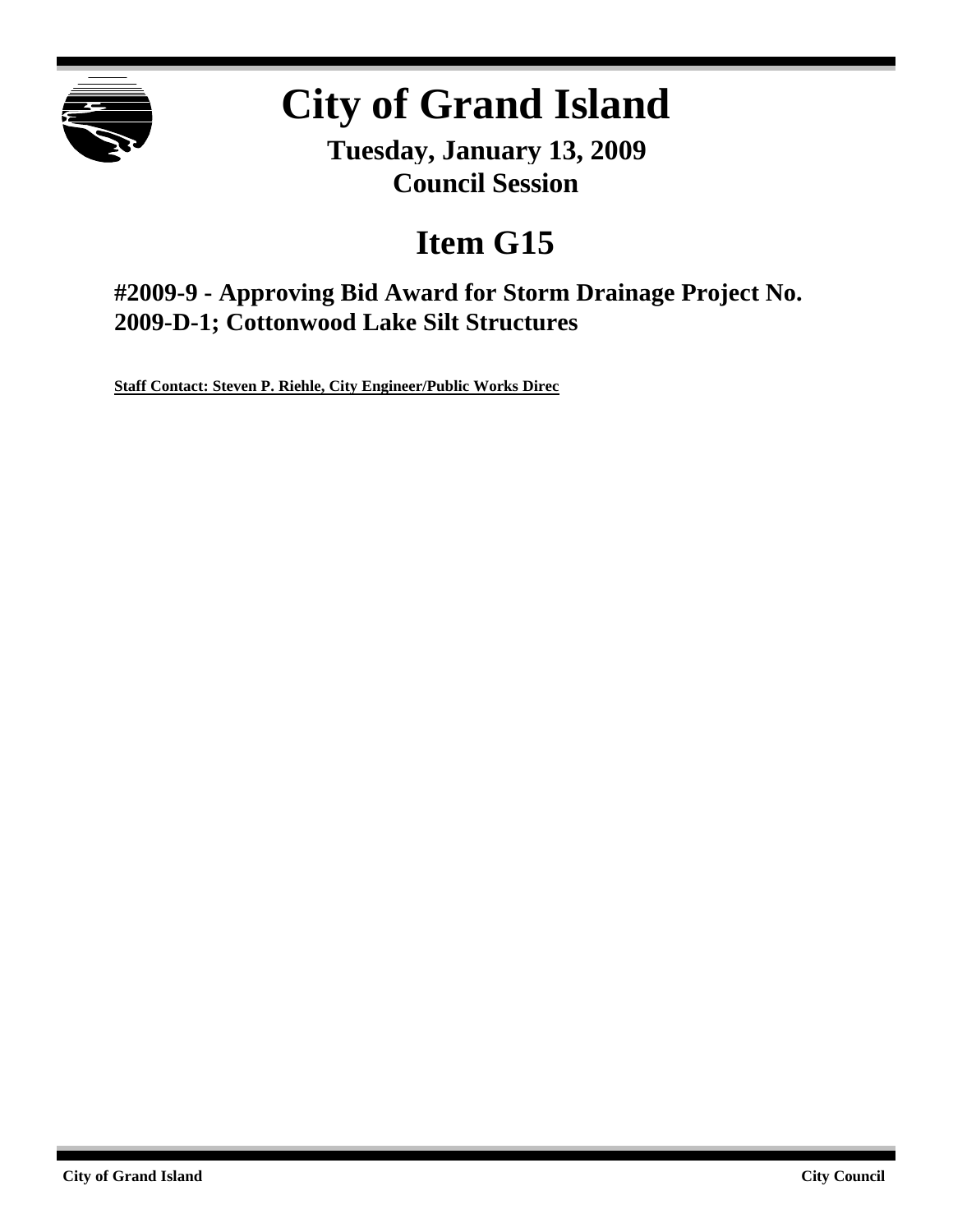## **Council Agenda Memo**

| From:           | Steven P. Riehle, Public Works Director                                                         |
|-----------------|-------------------------------------------------------------------------------------------------|
| <b>Meeting:</b> | January 13, 2009                                                                                |
| Subject:        | Approving Bid Award for Storm Drainage Project No.<br>2009-D-1; Cottonwood Lake Silt Structures |
| Item $\#$ 's:   | $G-15$                                                                                          |
| $Presenter(s):$ | Steven P. Riehle, Public Works Director                                                         |

## **Background**

Cottonwood Lake is a private lake located west of Harrison Street and south of LaMar Avenue. Cottonwood Lake has been referred to over the years as Joe's Lake or Brach's Lake. Sucks Lake is a public lake located east of Harrison Street and south of the Park Maintenance Building located at 1707 West Oklahoma Avenue. Both lakes are used as detention cells in the city's storm drainage system. Dredging projects for the lakes were reviewed at the August 20<sup>th</sup> City Council Study Session.

#### Sucks Lake Dredging Project

A grant administered by the Nebraska Game and Parks funded part of the Sucks Lake project. Game & Parks staff required improvements to keep both silt and storm water contaminants out of the lakes. The project included modifications to the storm drainage system and the construction of a detention cell at the east end of the lake to reduce silt and keep storm water contaminants out of Sucks Lake.

#### Cottonwood Lake Dredging Project

The discussion included the need for modifications to the storm drainage system to prevent future silting of the lake. The Cottonwood Lake project would be a joint project with the Cottonwood Lake Association and City sharing equally in the cost of the dredging project. The city would cover the cost to install controls in the storm drainage system to prevent future silting.

The city participated in the cost of the dredging project on Cottonwood Lake because the lake has been used as a part of the city's storm drainage system since the early 1970's. The use of the lake as a detention cell brought silt into the lake. The association participated in the cost because it is a private lake and some of the silt in the lake was from natural causes.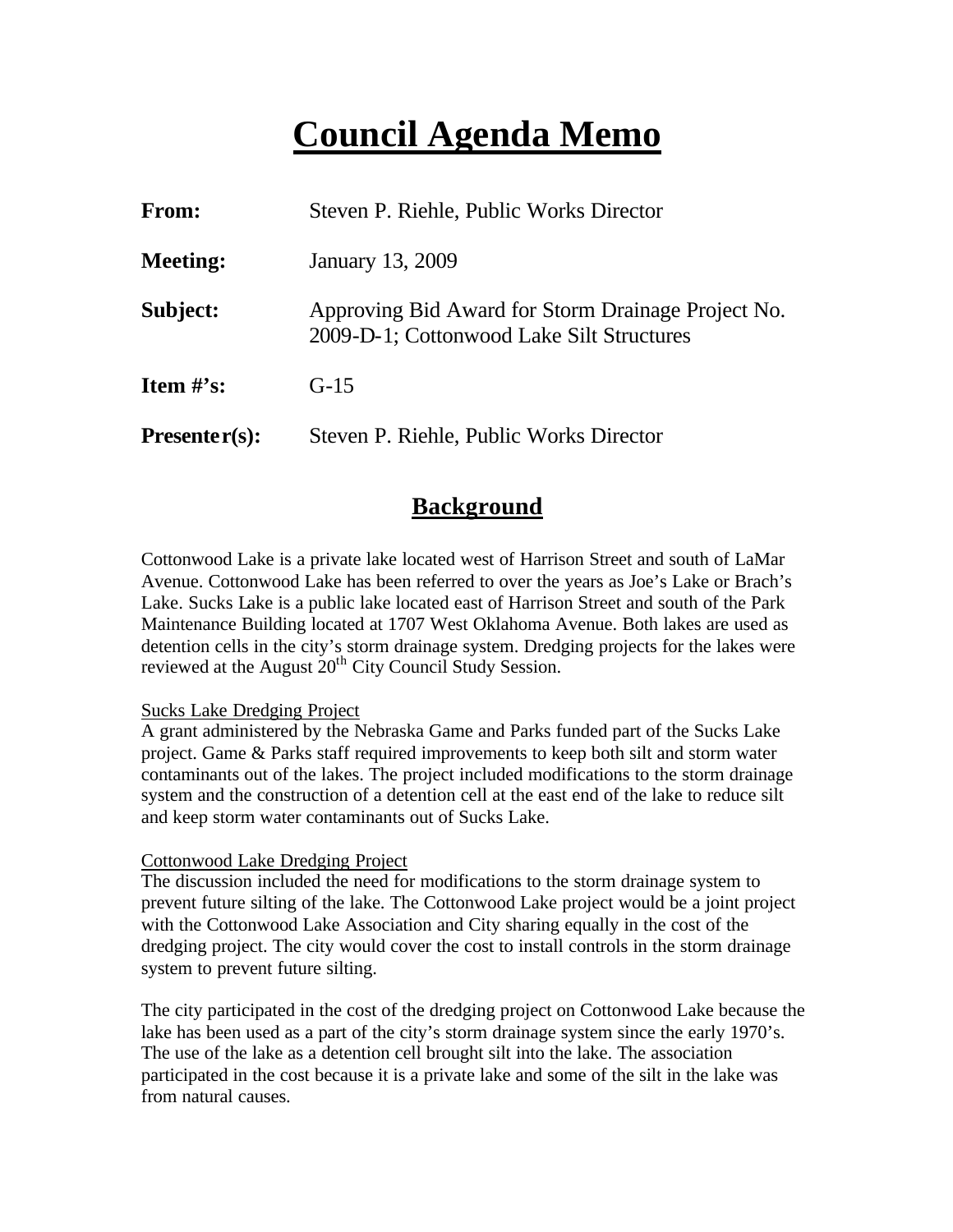An agreement with the Cottonwood Lake Association was approved by the council at the August 27, 2002 meeting. At the council meeting the staff was directed to install something in the storm drainage system to keep silt out of the lake. A system for capturing silt would be a future city project.

## **Discussion**

#### Cottonwood Lake – Storm Drainage Silt Project

The dredging projects were completed in 2003. The fiscal year 2004 budget included \$20,000 for the structures. A purchase order was prepared for a consultant to study the drainage system up and make a recommendation for a system to keep silt from the storm drainage system out of Cottonwood Lake. The study covered the drainage area between Webb Road and Harrison Street from Stolley Park Road north to 2<sup>nd</sup> Street. Systems to remove silt form the storm water can be expensive to build and hard to maintain. The size and price was also driven up because of the volume of water that might enter the lake during a storm event resulting in a preliminary estimate over \$100,000. The silt structures project was stalled because of the estimated cost and the purchase order to the consultant was cancelled in August of 2008.

The consultant recommended improvements to South Street from Henry Street to Ada Street to reduce silting. City crews regarded and paved the street with asphalt in 2005. Sunrise Express trucking company made improvements to their storm drainage runoff to reduce the silting. The changes allowed the silt project for the Cottonwood Lake to be downsized.

The Engineering Division of the Public Works Department designed a system to capture silt that is more economical to build and easier to maintain. The system consists of 3 manholes with grates and sumps. The design for the manholes will not restrict storm water flows, but will capture silt and trash before it enters Cottonwood Lake. They will require cleaning with a vac-all truck approximately once per month or after significant rainfall events.

Construction of the Cottonwood Lake Silt Structures will fulfill the city's portion of the agreement at a cost of \$25,637.32 and enable the city to collect the Cottonwood Lake Associations cost share for the dredging project of \$41,892.95.

On December 19, 2008 the Engineering Division of the Public Works Department advertised for bids for Cottonwood Lake silt structures.

Two (2) bids were received and opened on January 6, 2009. The Engineering Division of the Public Works Department and the Purchasing Division of the City Attorney's Office reviewed both bids that were received. A summary of the bids is shown below.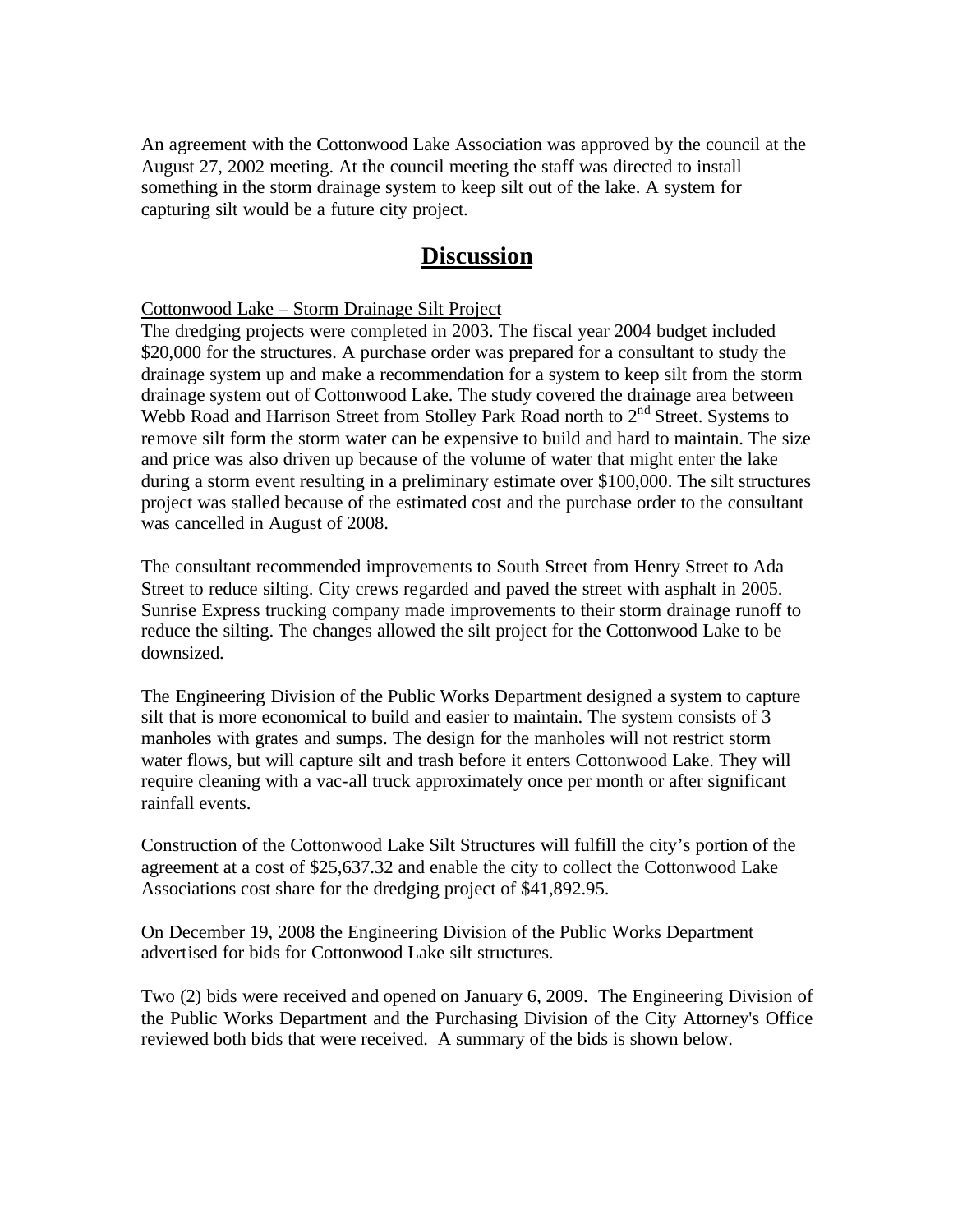| <b>Bidder</b>                     | <b>Exceptions</b> | <b>Total Bid</b> |
|-----------------------------------|-------------------|------------------|
| The Diamond Engineering Company   | l None            | \$25,673.32      |
| of Grand Island, NE               |                   |                  |
| General Excavating of Lincoln, NE | None              | \$50,588.49      |

The engineer's estimate for this project was \$28,869.00.

Funds are available in Account No. 10033506-85213.

## **Alternatives**

It appears that the Council has the following alternatives concerning the issue at hand. The Council may:

- 1. Move to approve
- 2. Refer the issue to a Committee
- 3. Postpone the issue to future date
- 4. Take no action on the issue

## **Recommendation**

City Administration recommends that the Council approve the bid award to The Diamond Engineering Company of Grand Island, Nebraska in the amount of \$25,673.32.

## **Sample Motion**

Move to approve the bid award.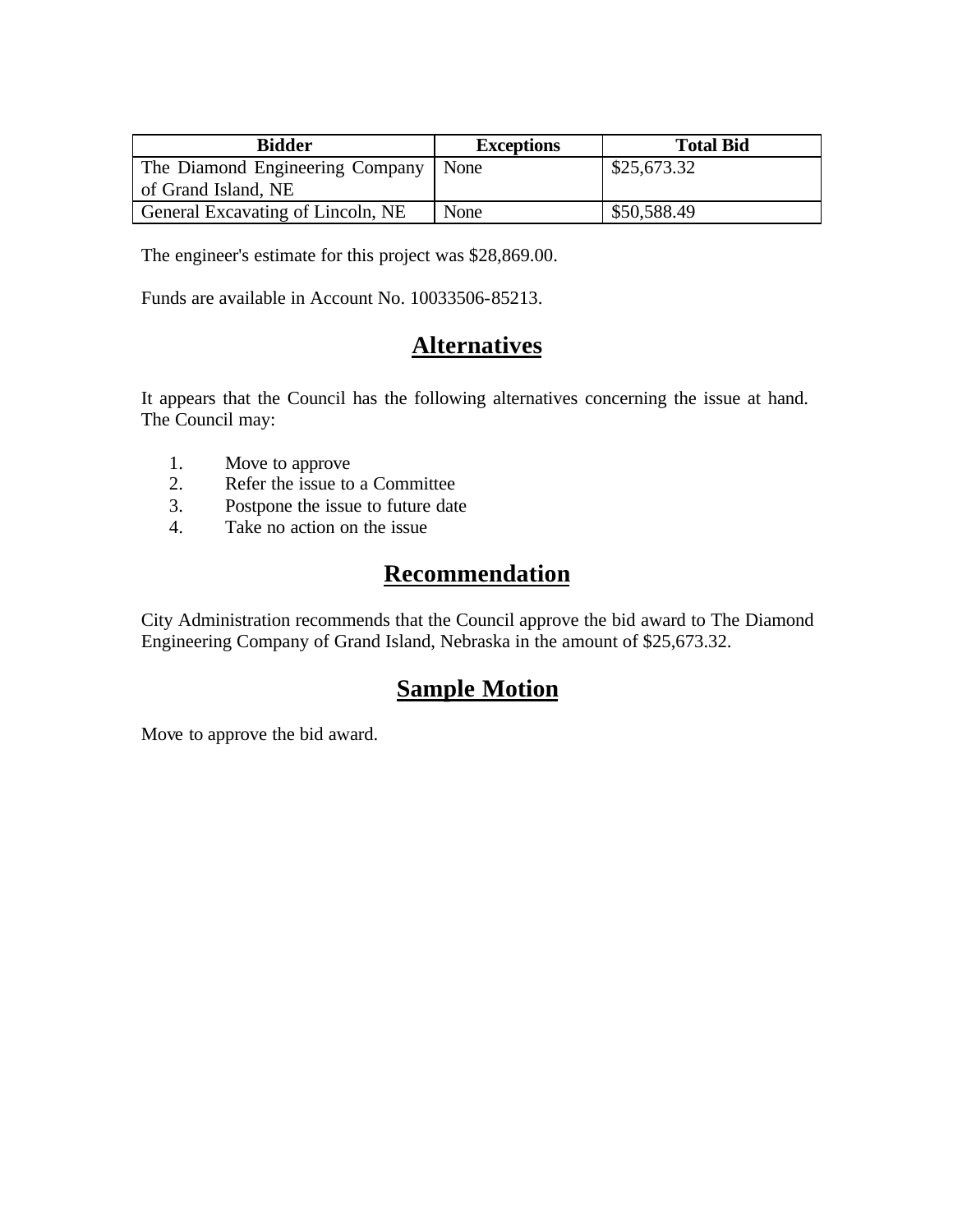### *Purchasing Division of Legal Department* **INTEROFFICE MEMORANDUM**



Wes Nespor, Purchasing Agent

*Working Together for a Better Tomorrow, Today*

#### **BID OPENING**

| <b>BID OPENING DATE:</b> | January 6, 2009 at 11:00 a.m. |
|--------------------------|-------------------------------|
|                          |                               |

**FOR: Storm Drainage Project No. 2009-D-1**

**DEPARTMENT: Public Works**

**ESTIMATE: \$28,869.00**

**FUND/ACCOUNT: 10033506-85213**

**PUBLICATION DATE: December 19, 2008**

**NO. POTENTIAL BIDDERS: 8**

### **SUMMARY**

| <b>Bidder:</b>       | The Diamond Engineering Co.     | <b>General Excavating</b>       |
|----------------------|---------------------------------|---------------------------------|
|                      | <b>Grand Island, NE</b>         | Lincoln, NE                     |
| <b>Bid Security:</b> | <b>Universal Surety Company</b> | <b>Universal Surety Company</b> |
| <b>Exceptions:</b>   | <b>None</b>                     | <b>None</b>                     |
| <b>Total Bid:</b>    | \$25,673.32                     | \$50,588.49                     |

| cc: | Steve Riehle, Public Works Director |
|-----|-------------------------------------|
|     | Dale Shotkoski, City Attorney       |
|     | Jeff Pederson. City Administrator   |

Catrina DeLosh, PW Admin. Assist. Wes Nespor, Purchasing Agent Ron Underwood, PW Engineer

**P1315**